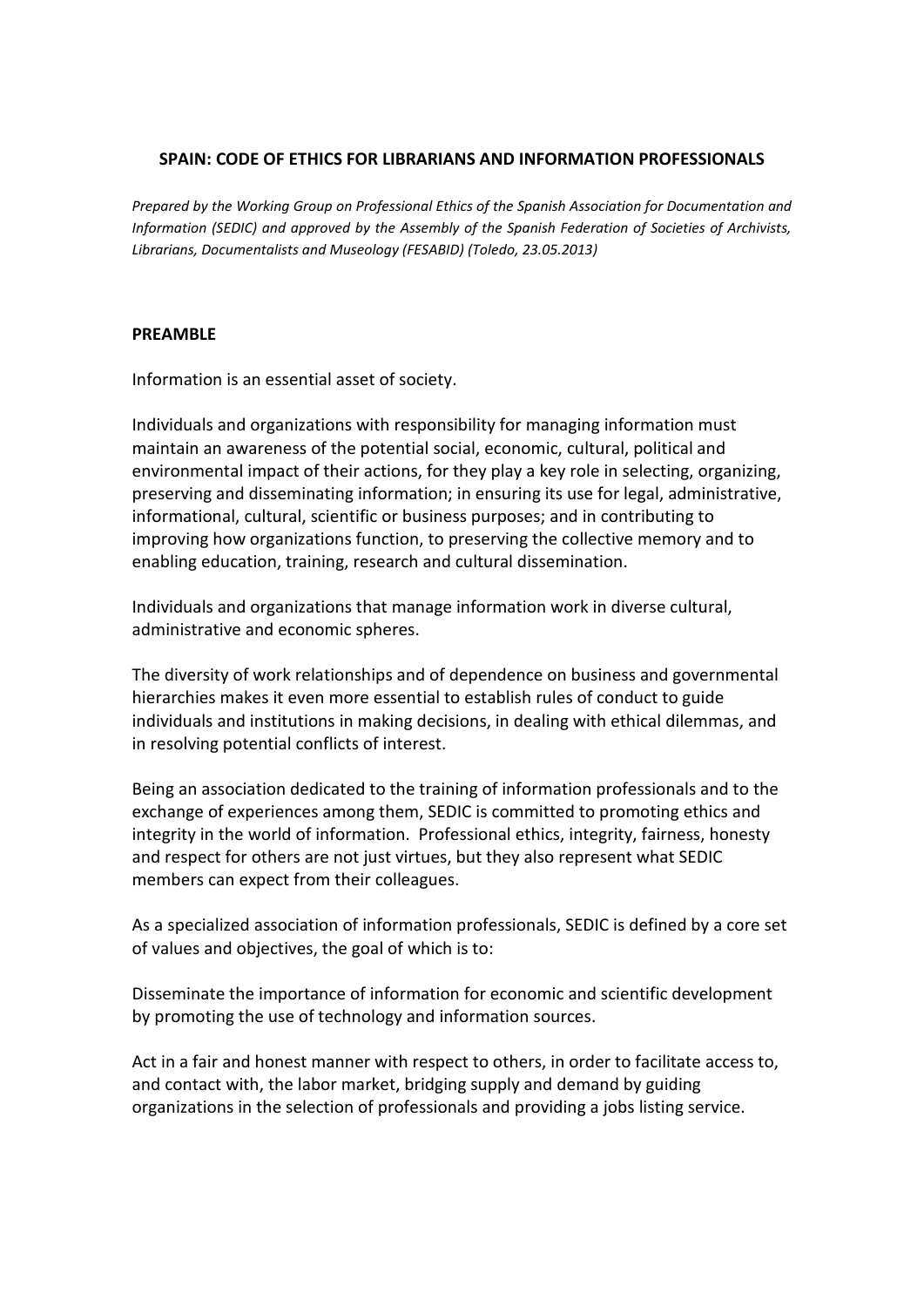Support global diversity and understanding by encouraging participation in professional associations and stimulating international relations with peers from other countries, especially within the European Union.

Encourage cooperation among professionals by coordinating members' activities with those of other associations grouped under the Spanish Federation of Societies of Archivists, Librarians, Documentalists and Museology (FESABID) and other national and international associations.

Represent its members in their dealings with the public administration and with organizations related to their area of activity, as well as through international associations, conferences and meetings.

### **Chapter I. DEFINITION**

The SEDIC Code of Ethics provides guidance to complement specialized knowledge and technical and legal regulations, contributing to professional practice that is both responsible and of high quality. This Code results from the evolution of society and of the profession itself and, as such, it reflects principles and values that are set out in core rules accepted by the professional community and based on its collective experience.

#### **Chapter II. OBJECTIVES**

**To define** the specific principles and values of the profession.

**To present** a distinctive image of professional expertise to the public based on the values that guide those responsible for information management during the exercise of their professional activities and to lay out what can be expected of these professionals.

**To strengthen** the bonds within the professional community by encouraging exchanges of information and experience among individuals and among professional associations and groups.

**To offer** a moral framework providing support to professionals faced with situations of abuse, interference, dilemmas, and conflicts of interest.

**To create** a flow of trust from society to the professional community consisting of individuals of high integrity who are experts in the provision of information services.

**To promote** self-reflection within the professional community regarding problematic and unforeseen situations brought about by the evolution of resources, of services and of society itself. This reflection should also ensure that responses to given situations are in accordance to recognized values.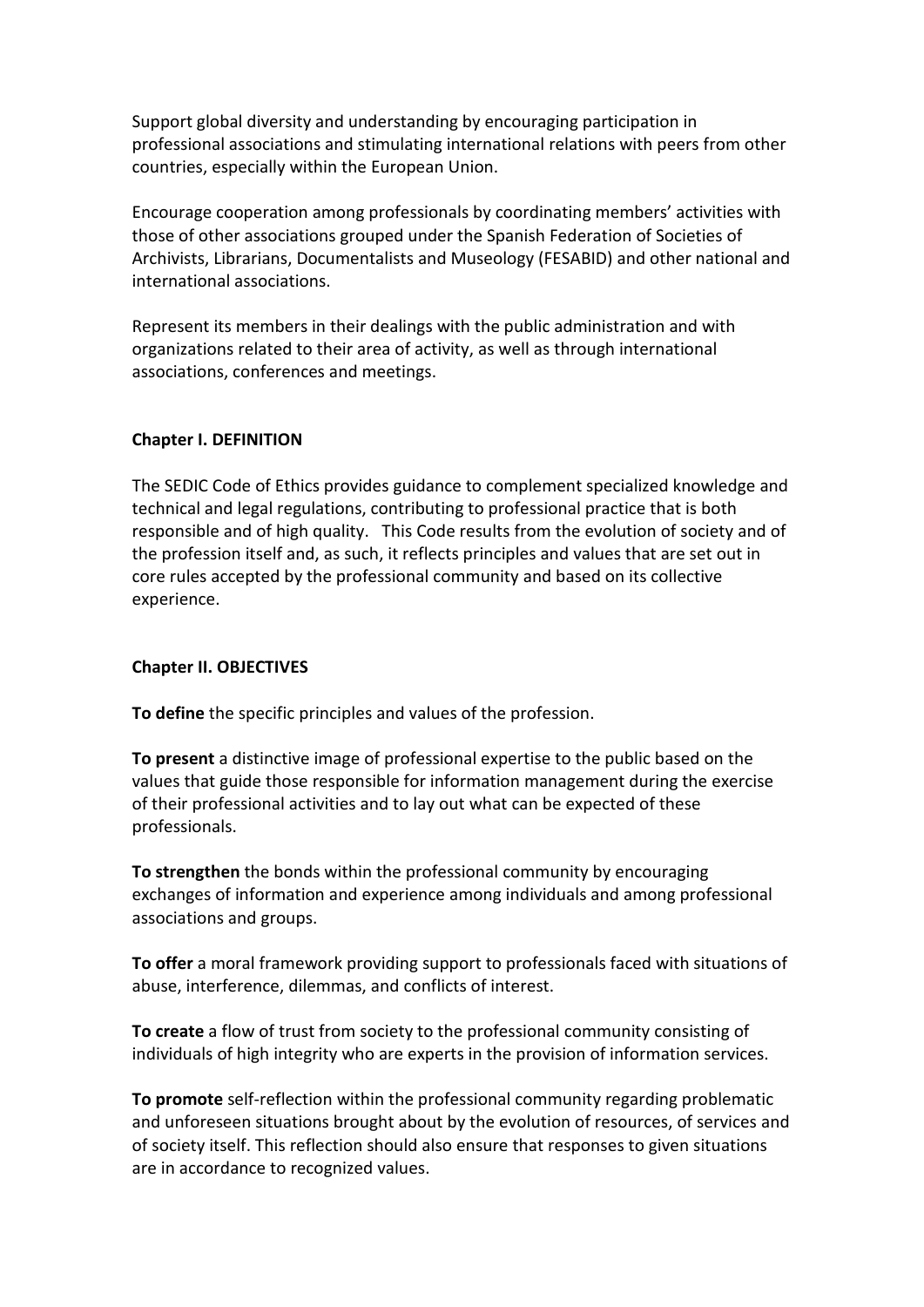### **Chapter III: SCOPE**

This code serves to guide the professional practice of SEDIC's members working in both the public and private sectors. It also aims to provide guidance for other professionals working in organizations that manage information, without impinging on other existing ethical codes.

# **Chapter IV: PRINCIPLES AND VALUES OF INFORMATION PROFESSIONALS**

The UN's Universal Declaration of Human Rights is the fundamental document defining professional ethics. Specifically Articles 1-3, referring to freedom, equality and dignity; Articles 18 & 19 dealing with the individual's freedom of expression, opinion and access to information; and Articles 26 and 27 which lay out the community's right to education and a cultural life, as well as the protection of intellectual property and copyright.

The SEDIC Code of Ethics adopts the Declaration's principles and goes more deeply into those most closely identified with the profession.

The ethical principles underlying the SEDIC Code of Ethics are:

**Autonomy** - a belief in the moral autonomy and dignity of human beings.

**Justice -** neutrality and impartiality overcoming any existing bias.

**Social utility** - an interest in serving society through decision-making and the definition of objectives.

**Social responsibility** - a desire to build a better society through the use of resources, the provision of training, and respect for the environment.

**Trust** - the establishment of a trustworthy environment for individuals, organizations, and professionals.

In virtue of the listed principles, information management professionals shall apply the following values in carrying out their professional activities:

#### **1. INTELLECTUAL FREEDOM**

Defend the individual's freedom of expression, information and knowledge.

The only limitations to intellectual freedom shall be those based on respect for human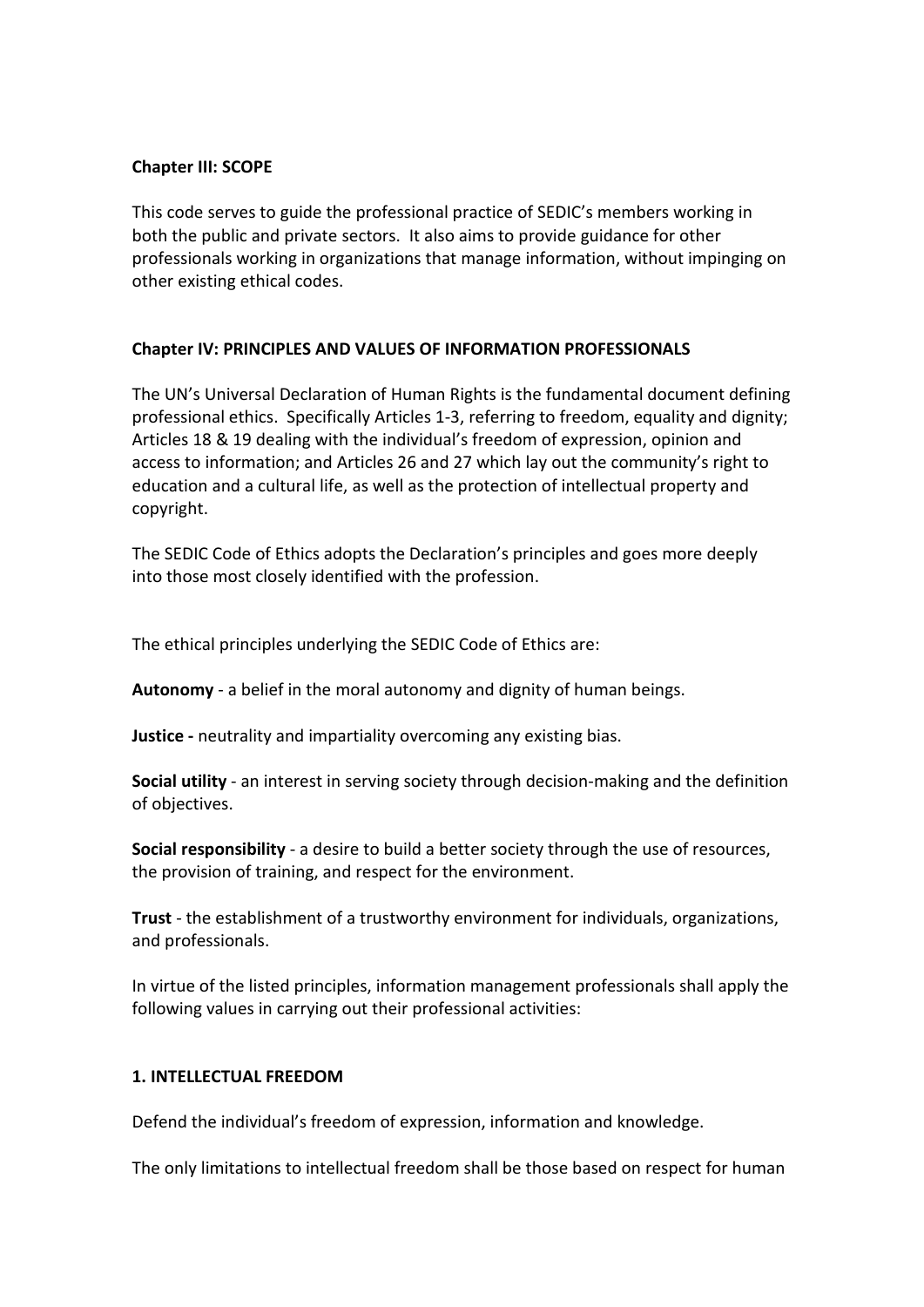rights as promulgated by the United Nations.

#### **2. PRIVACY AND CONFIDENTIALITY**

Ensure professional secrecy in the exercise of their activities in order to protect the confidentiality of users' personal data, with the only limitations being those determined by the legal framework.

Ensure privacy and respect personal and family intimacy, including the right to one's own image.

#### **3. ACCESS TO INFORMATION**

Provide the best possible access to information, since it permits economic, social and democratic development, and inform users of the specific regulations governing information access, use and dissemination.

Ensure free and equal access to resources for all citizens, without restriction based on gender, on ideological, educational, cultural, political or economic motives, or on any other personal or societal conditions or circumstances.

Facilitate access to information especially to groups and individuals that are at a disadvantage.

Support the universal right to knowledge and information, providing information that is updated, reliable, balanced and appropriate to the needs of information services users.

Guarantee transparency in the selection, access and provision of resources, by managing information in a way that facilitates access to it.

Encourage open access initiatives to ensure the right of access to information, with the only limitations being determined by the legal framework, the economic activity of the organization, and the need to preserve the documents themselves.

Support the principles of open government so that --through transparency, participation and integrity-- the functioning of government, public administration and businesses can be scrutinized by the general public.

Promote information literacy and provide training on searching and the proper use of resources, on the technological media that distribute them, and on the evaluation of information, in order that users –in an autonomous and responsible manner-- can obtain the needed information.

Ensure the integrity and authenticity of the information and documents provided.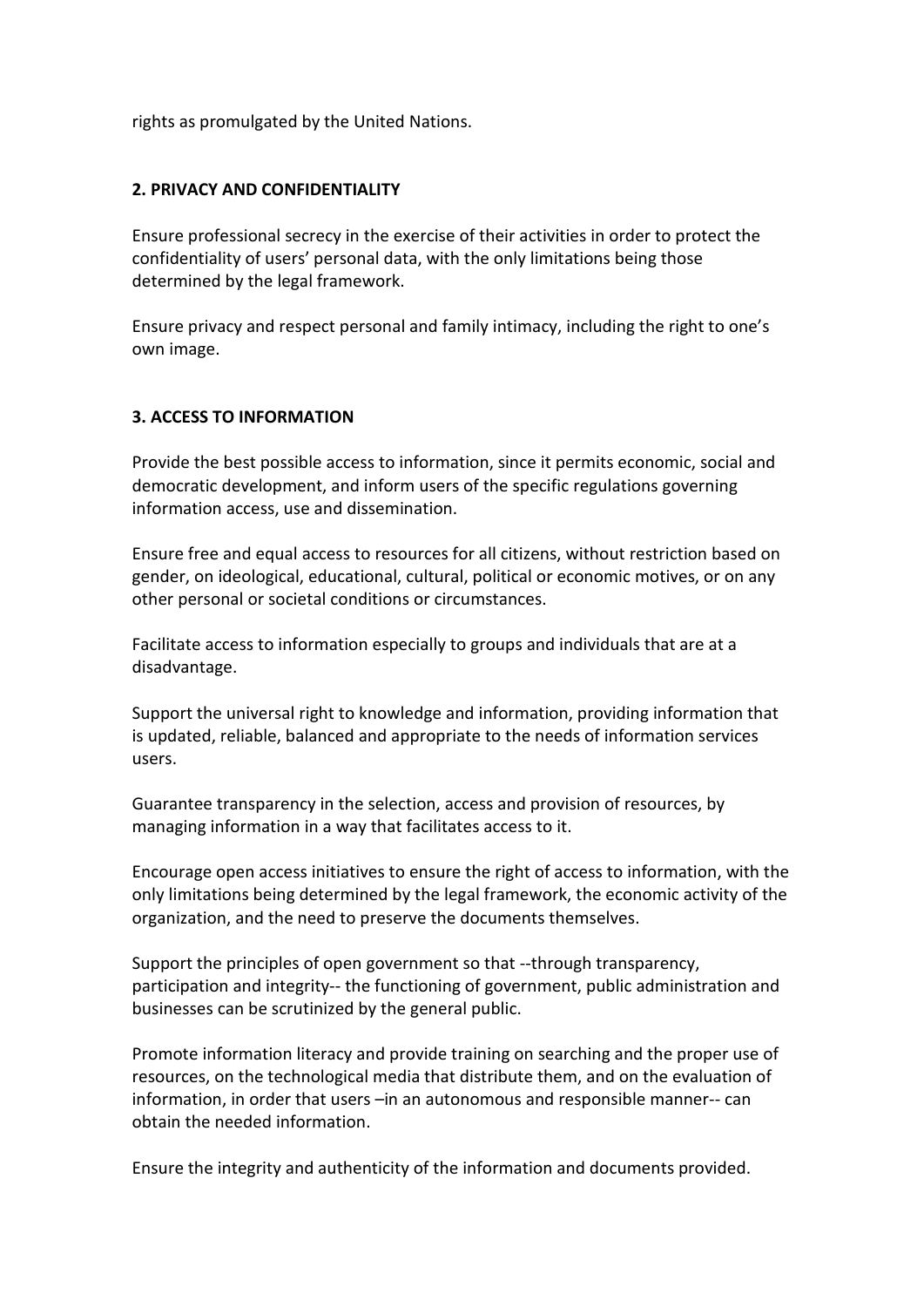It is contrary to professional ethics to seek or accept compensation for the query of, or access to, any product, unless such action is well regulated by the organizations concerned or is established by private entities whose activities are linked to the sale of information.

#### **4. COPYRIGHT AND INTELLECTUAL PROPERTY**

Protect copyright and intellectual property rights in accordance with existing law.

Advocate for exceptions and limitations to copyright, in favor of public libraries, archives and document centers, as well as of non-profit institutions.

Identify and clearly indicate the author and the original source of the information provided.

Inform their own organizations about copyright and instruct the public and colleagues on the legal and intellectual consequences of plagiarism.

Foster policies aimed at improving transparency and access to governmental and public administration information.

#### **5. PROFESSIONALISM**

Adopt an intrinsic commitment to educational, social and economic development; to research and innovation; to the understanding of present and past; and to the preservation of knowledge for future generations.

Promote the reputation and progress of the profession as well as the recognition of its social and economic benefits.

Defend independent, fair and objective professional criteria.

Act with honesty and integrity combined with a highly competent professional performance.

Defend fair and just working conditions for all regardless of a person's position in the organizational hierarchy or relations within the workplace. These conditions include, among others, equal pay regardless of gender, a safe and healthy working environment, and a secure and reliable contractual arrangement.

Promote university education in library and information sciences, as well as specialized training, so as to recognize and respect the diverse specializations that currently join together in high quality, innovative and modern services.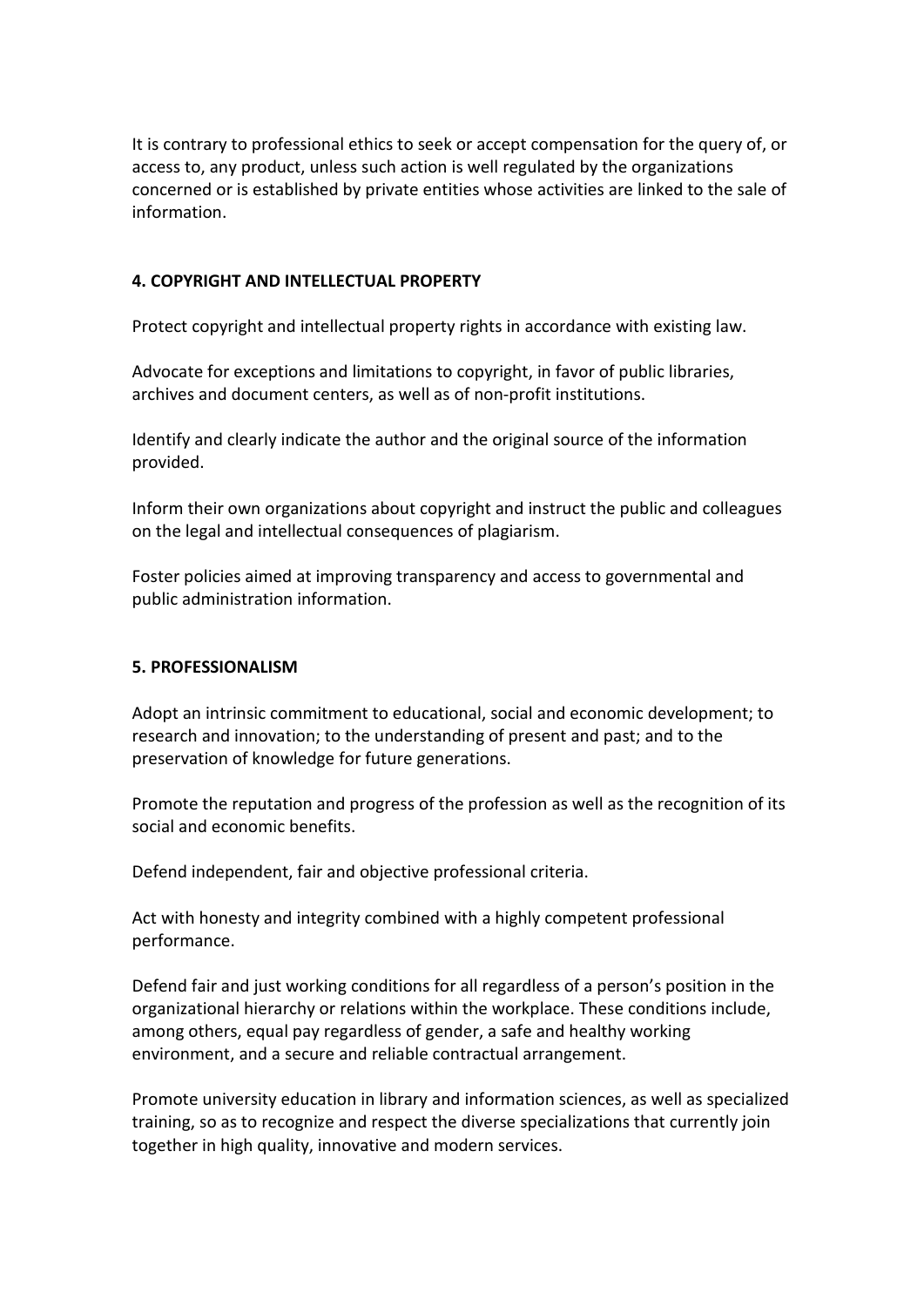Maintain updated knowledge, skills and abilities, and the technical standards and legislation affecting libraries, archives and document centers. Ongoing training will enable professionals to carry out more effective management and public dissemination of information using currently prevalent channels (publications, Internet, social networks).

Encourage the transfer of knowledge between professionals, collaborate in the exchange of experiences through conferences and publications, and cooperate with other colleagues and related institutions.

Respect the law, relationships with colleagues, and the profession as a whole, in order to create a motivated work environment. Of special importance is the cooperation in the search for uncatalogued documents and for information not easily accessible.

Promote membership in associations in the field - among colleagues, the public, the organization for which they work, and most importantly, library and information science students. Join professional organizations in order to contribute to the strength and cohesiveness of the profession.

### **6. LOYALTY TO THE ORGANIZATION**

Contribute to the mission, vision and strategic objectives of the organization and participate in attaining them.

Show loyalty to the institution through respect for confidential information and dedication to activities falling within the scope of the organization.

Not publicize internal affairs of the organization nor participate in activities or comments that may harm its corporate image, with the exception of disclosures denouncing illegal practices or conduct.

Ensure organizational assets, by carrying out honest business practices and using the name of the institution in marketing and advertising in an accurate and balanced manner.

# **7. CONSERVATION AND PRESERVATION**

Assume responsibility for protecting and preserving materials against physical damage, deterioration or theft. Be responsible also for the overall preservation of documents to ensure their authenticity, avoiding any manipulation or destruction of information or data that could conceal facts or distort evidence.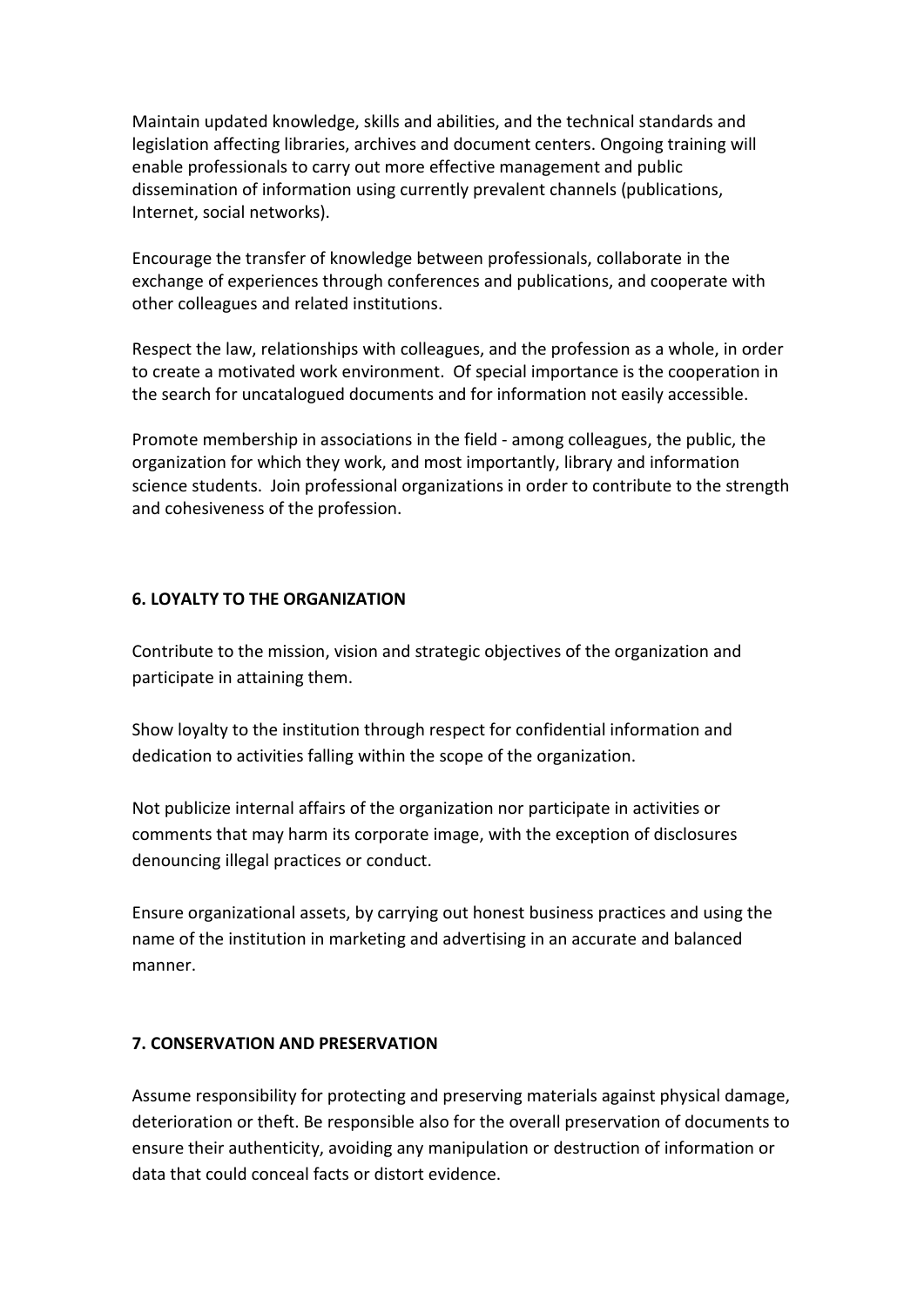Promote policies for the responsible preservation of documents in any format, ensuring the integrity of the original document and following the international standards set for each type of media.

Ensure the preservation of information in order to enable present and future use.

### **8. RESPECT FOR CULTURAL AND IDEOLOGICAL DIVERSITY**

Respect and preserve the cultural wealth and heritage of minorities.

Support and promote respect for cultural diversity as a way of achieving improved global dialogue and world understanding.

# **9. SOCIAL RESPONSIBILITY AND RESPECT FOR THE ENVIRONMENT**

Promote sustainable services in professional and work environments committed to the progress of the community and of society.

Ensure that the capture of external resources is in accordance with the profession's ethical criteria.

Ensure the adequacy of facilities and equipment so that they can be used by all segments of the population, especially children, the disabled and the elderly.

Contribute to sustainable development through responsible use of technology, resources, facilities, and energy, and establish methods of creating awareness and policies for the reuse and recycling of materials.

#### **10. SERVICE QUALITY**

Ensure a service environment of constant improvement and excellence.

Maintain upstanding conduct –both individually and collectively-- in all areas of work, in order to fulfill the primary objective of achieving quality service in the performance of all professional activity.

Make management aware of the impact on the quality of service caused by reductions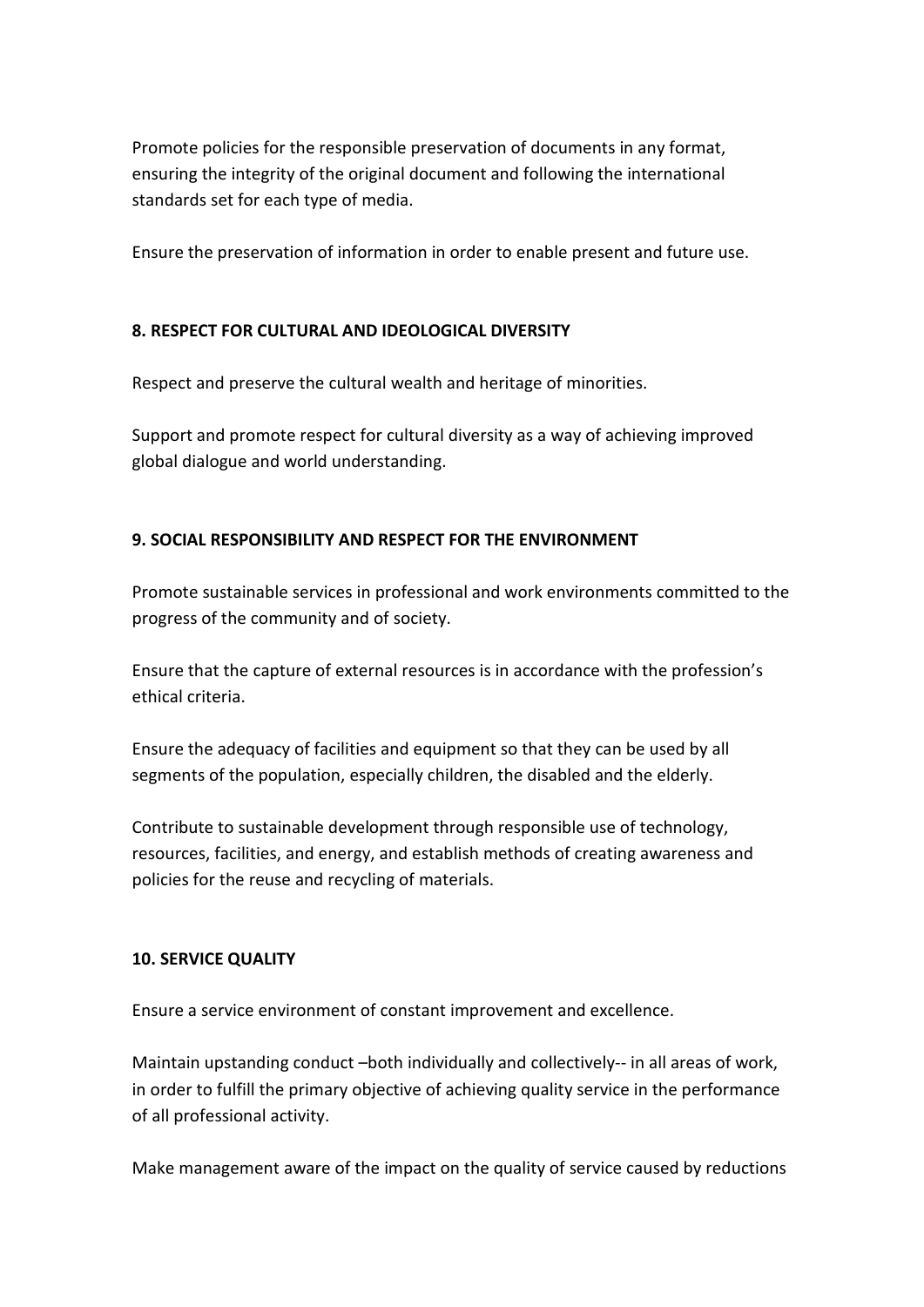in human, economic or technical resources, and which could lead to a decreased or deficient level of attention to users.

# **Chapter V. FINAL PROVISIONS**

\_\_\_\_\_\_\_\_\_\_\_\_\_\_\_\_\_

1st. To ensure its effectiveness, the SEDIC Code of Ethics will be reviewed periodically to incorporate changes that may occur in the profession itself or in its social and institutional surroundings.

2nd. SEDIC will distribute the values and principles contained in this Code among its members, institutional authorities and other actors, as well as otherwise undertaking a maximum dissemination of the Code.

•Jorge Candás Romero (Information specialist. Member of SEDIC).

•Vincent Giménez Chornet (Archivist. Professor, Polytechnic University of Valencia. Member of the Official College of Librarians and Information Scientists of Valencia).

The following persons have contributed to the draftingof this document:

<sup>•</sup>Paz Fernández y Fernández-Cuesta (Librarian, FundaciónJuan March. Member of SEDIC). Coordinatorof the SEDIC Working Groupon Professional Ethics.

<sup>•</sup>Antonio Tomás Bustamante (Librarian, President of the Andalusian Association of Librarians).